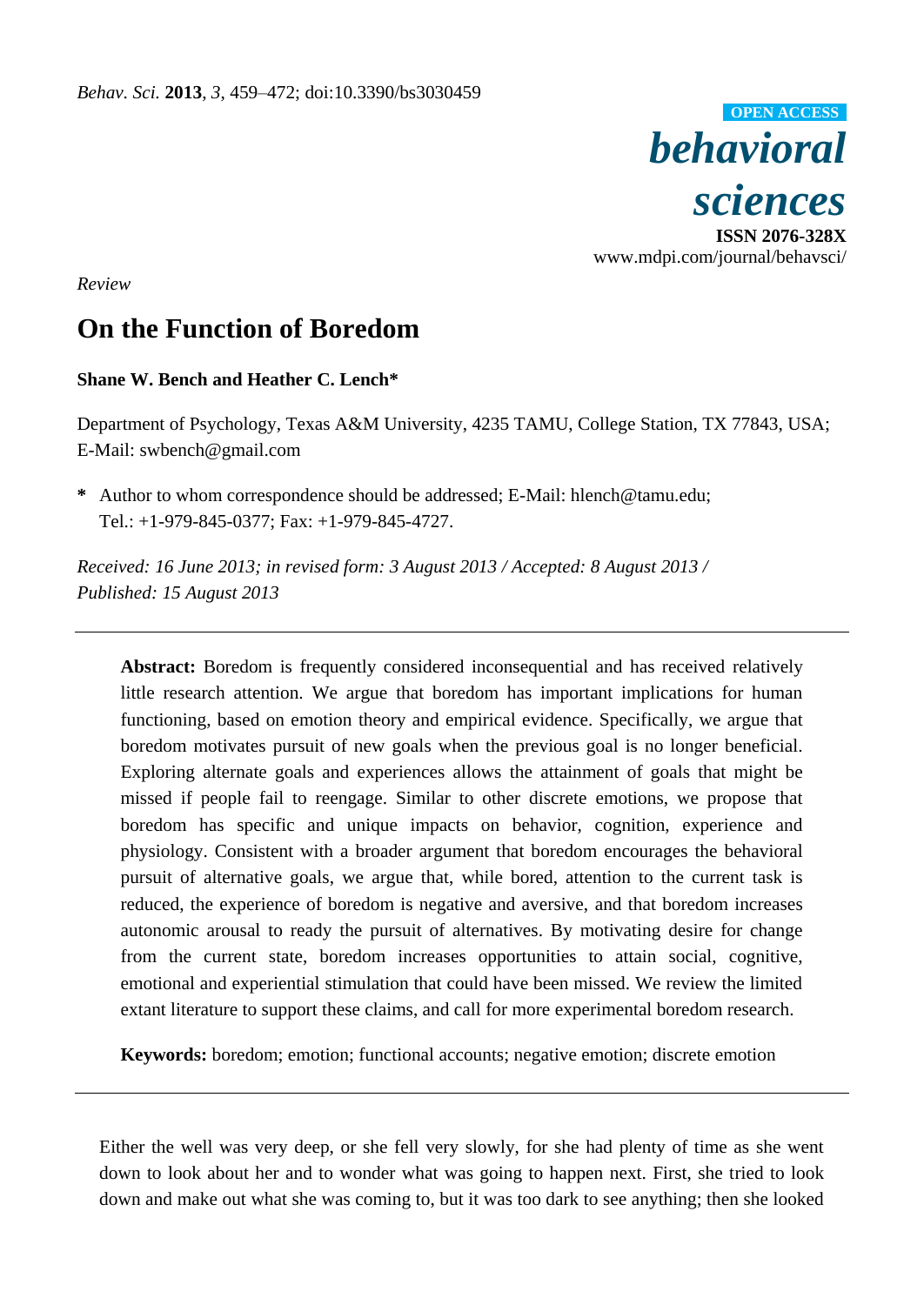at the sides of the well, and noticed that they were filled with cupboards and book-shelves; here and there she saw maps and pictures hung upon pegs.

Lewis Carroll ([1], pp. 10–11)

# **1. Introduction**

In the classic story *Alice's Adventures in Wonderland*, Alice chases a white rabbit down a well and then begins a long fall. While falling, Alice's attention shifts frequently. Alice begins by considering what is beneath her (the outcome of her fall). Next, she notices the cupboards surrounding her, and even interacts with them. She then considers how she will relate this fall to other everyday falls, and eventually simulates the conversations she will have with the people she meets on the other side of the Earth. Alice does not remain afraid and focused on the outcome of her fall (what is beneath her). While this example is fictional and caricatured, it reflects a truth about every day emotional experience—the intensity of all emotions fades over time and attention shifts to novel stimuli. What motivates people to seek out new goals as previous experiences fade? We propose that as the intensity of an emotional experience diminishes, the emotional state of boredom will encourage people to pursue alternate goals and experiences, including experiences likely to elicit negative emotions.

The experience of boredom is ubiquitous and occurs frequently in daily life across a variety of cultures [2–5]. Although the experience of boredom is common, and has been a topic of scientific interest since the ancient Greeks [6], defining boredom has proven a difficult task, in part because it is not clear why people experience boredom. Researchers have defined boredom according to several different outcomes associated with boredom, including arousal [7], attention [2], meaning of the current situation [8–11], and cognition [12]. Perhaps the most widely used definition of boredom is "the aversive experience of wanting, but being unable, to engage in satisfying activity" ([2], p. 482). In modern psychology, boredom has been considered largely inconsequential for human functioning—a fleeting state that results from monotonous tasks or limited external stimulation [13]. However, the sheer frequency with which boredom is experienced across individuals and cultures suggests that the state may be important for human functioning. Further, a growing body of research suggests that boredom proneness (trait boredom) has important implications for a multitude of real world outcomes. Trait boredom has been linked to gambling [14], drug and alcohol abuse [15,16], binge eating [17], dropping out of school [18] and depression and anxiety [16,19] (see [2] and [20] for reviews). Although this work is based on findings regarding trait boredom (the tendency to experience boredom), and these findings have informed our proposal, it is important to note that trait and state boredom may be quite different [20], similar to other emotions in which trait and state emotions are qualitatively different [21,22]. We build on these findings to argue that boredom serves a functional purpose.

While applied and clinical research on trait boredom appears to be growing, relatively little experimental work has focused on the effects of state boredom. In fact, a recent meta-analysis revealed 510 articles that dealt with the impact of happiness, sadness, anxiety, or anger [23], approximately 128 articles per emotion, but a similar search revealed only 12 articles detailing experimental studies focused on the impact of boredom (see [23] for search criteria). The purpose of this paper was to propose a function of boredom through review of relevant research, and encourage further experimental work to support this claim. Our proposal is guided by work on the trait of boredom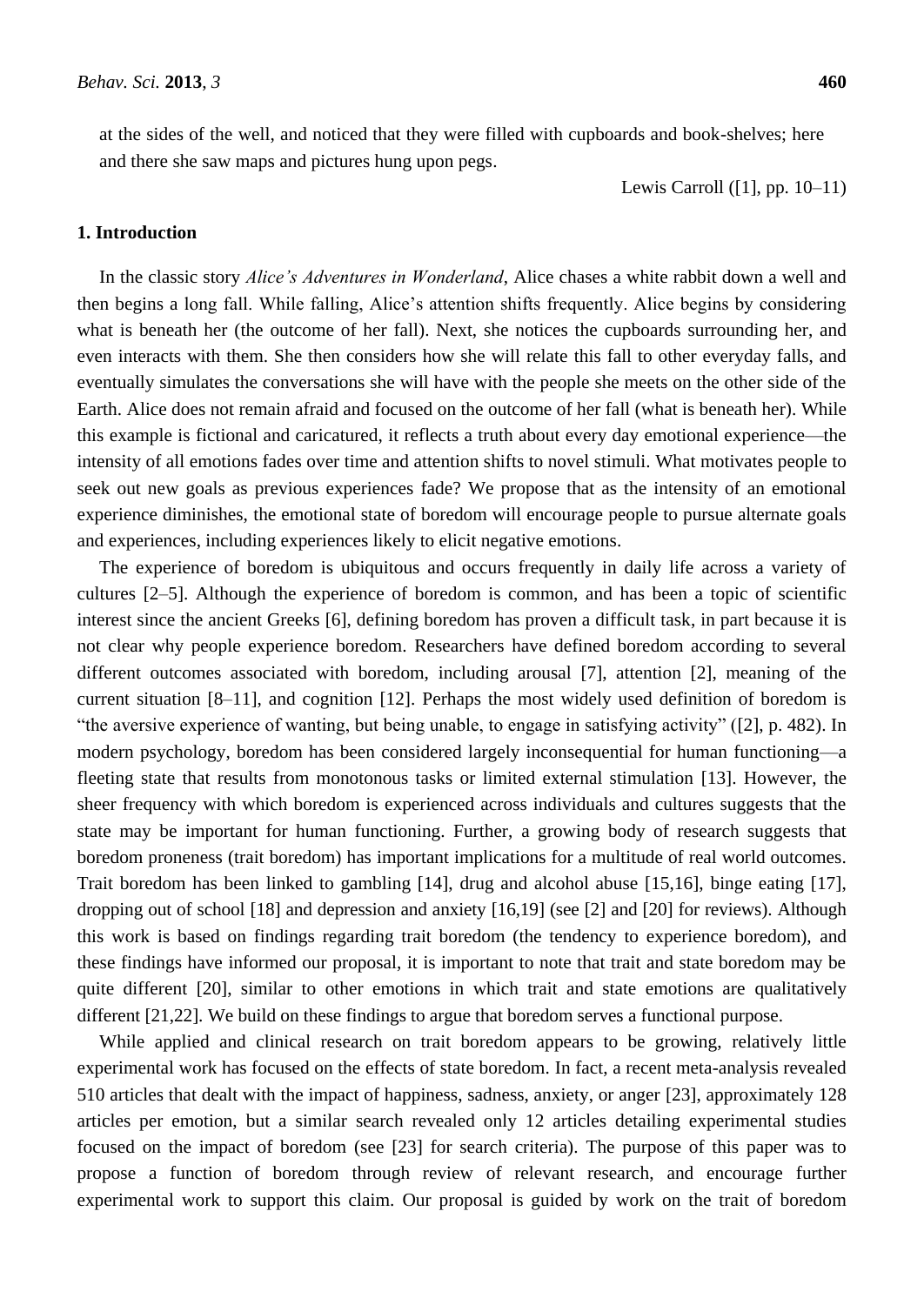proneness and the relatively little experimental research that has focused on boredom; however, our intention was not to review the boredom literature, but to provide predictions to guide future empirical work. Specifically, we suggest that, although usually short-lived like other emotions, boredom is a commonly experienced functional emotional state that encourages the pursuit of alternative goals and experiences. We employ adaptive theories of emotion to integrate existent research on boredom and to propose new avenues for empirical work on boredom.

#### **2. Adaptive Theories of Emotion**

Functional accounts of emotion argue that emotions arise from specific environmental conditions or problems, and serve to organize responses to those conditions [24–28]. Generally, emotions reflect the current status of progress toward a goal and give information about how well or poorly one is doing. Specifically, emotions indicate the status of goals, and cause changes in systems to enable goal directed behavior [29,30]. For instance, happiness is an indication of the success of a goal [23,31,32], anger signals a goal has been failed, but has a chance to be reinstated [23,33], sadness indicates goal failure with no hope for recovery [23,33,34], and anxiety is due to anticipated threat to important goals [23,33]. Thus, according to this perspective, each specific emotion signals that individuals need to take some action to attain goals or avoid negative outcomes.

In addition to unique environmental precursors, these accounts typically posit that discrete emotions are associated with changes in behavior, cognition, experience, and physiology. For example, anxiety engenders behaviors intended to avoid threats, cognitions that highlight threats and coping, the subjective experience of anxiety and threat, and physiological changes that prepare the organism for self-preservation. A recent meta-analysis supported the general claim that discrete emotions (*i.e.*, happiness, sadness, anger, anxiety) are correlated with changes across these outcomes [23].

Although each emotion (happiness, sadness, anger, and anxiety) signals that action is needed to accomplish goals in a functional account of emotion, these models do not indicate when or why people will disengage from current goal pursuits. The models include the possibility that extreme sadness, indicating that a goal is irrevocably lost (e.g., a loved one has died), might result in goal switching. Other than this, though, it is not clear when or why people will take up new goals, which, according to qualitative evidence, people do frequently [35,36]. We propose that, as the intensity of emotional responses fades during goal pursuit, boredom acts as an emotional signal that current goal pursuits should be abandoned and that new goals should be actively selected and pursued.

## **3. Boredom as an Emotion**

Previous theoretical work has proposed that boredom is a discrete emotion [8–11,20,37–41]. Building on this previous work, we rely on an adaptive theory of emotion to propose that perception of specific situational factors will result in the experience of boredom and associated responses [30,32,42,43]. Specifically, we argue that boredom arises from the perception that the current situation is no longer stimulating, as reflected in diminishing emotional response to the situation. Boredom then organizes responses to this situation that encourage people to seek alternative goals and experiences, even if those experiences might result in negative emotions. Functional accounts of emotion hold that emotions indicate the status of goals [29,30], and, similarly, we argue that boredom reflects the status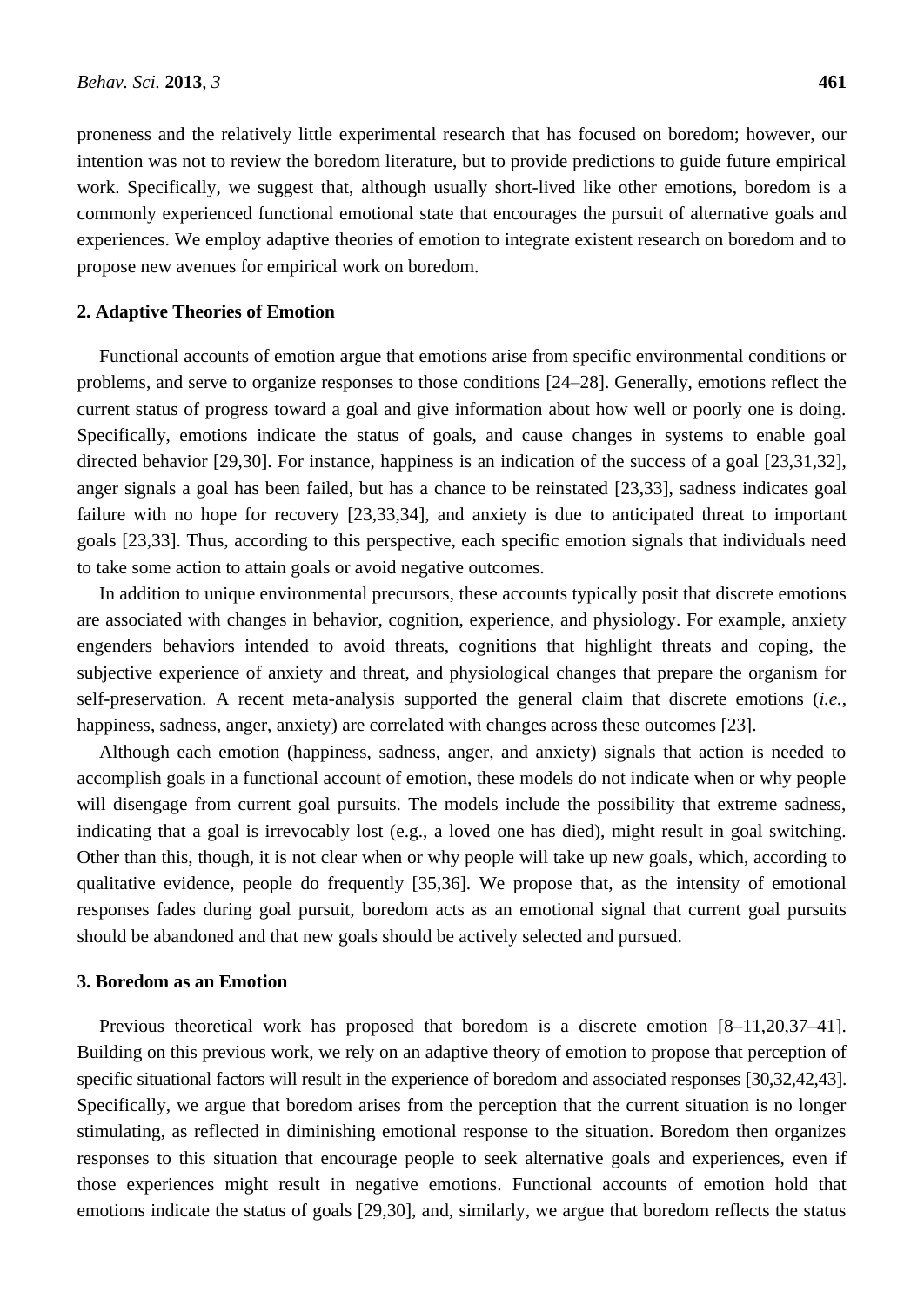of goals. We propose that the goal associated with boredom is the importance of persistence toward a current goal. Working toward a goal elicits emotional states. As this affective experience begins to weaken, the benefit of persistence towards the goal also reduces, as one is no longer succeeding or failing at the same rate, and as a result, an alternative goal has the potential for greater reward. Boredom is the emotional indication to pursue an alternative goal. Indeed, recent theoretical and experimental work have proposed that boredom facilitates pursuit of activities that increase the perception of meaning [8–11], and this is consistent with the idea that boredom facilitates the pursuit of alternative goals when current goals are not fulfilling.

It is well known that emotions fade over time [44–46] (see [47] for a review), becoming less intense. Once a goal is accomplished (happiness), blocked (anger), threatened (anxiety), or lost (sadness), and has been in such a state long enough for the emotional response to begin to fade, we suggest that the emotional system signals that it is time to move on to other pursuits. Boredom, we propose, is that signal. Boredom would occur as intense or weak reactions fade. The time required for boredom to ensue would be determined by the duration of a reaction. Consider, for example, the experience of happiness after a goal is attained [31]. Depending on how important the goal was, one might spend a short time (e.g., after being gifted a balloon) or a long time (e.g., after marrying a soul mate) basking in the happiness created by accomplishing that goal. But even emotional responses to important events are short-lived [24], and affective intensity reduces with time and exposure [44], so the state of happiness would not persist indefinitely. After a honeymoon, eventually the intensity of happiness would fade, boredom with lounging around and communicating with one person would begin to intrude, and other goal pursuits would be taken up (e.g., returning to work). Even the experience of intense fear caused by a potential threat to life could fade as the threat persists, shifting attention to other concerns. Consider, for example, a skydiver that initially feels mind-numbing fear as they begin to fall. As the fall persists, the skydiver's experience may become similar to Alice's fall down the well - they begin to notice their surroundings, perhaps the beautiful view and perspective that this position affords. We do not argue that one would necessarily experience boredom in this situation, but rather believe this common experience illustrates how attention can shift as emotional intensity begins to fade, even for very intense emotion. Because emotions are part and parcel of effective goal pursuit, there would be no motivation to pursue new goals if emotions did not fade over time, allowing for disengagement from that goal. That is, an emotional state is only functional if it ceases to persist. Always being happy, angry, sad or afraid about the same goal would have little adaptive value. As the intensity of these (and other) emotions begins to subside, boredom arises to indicate a new goal should be pursued and motivate responses to switch goals.

Importantly, boredom does not discriminate the valence of a goal that should be switched to, it simply encourages changing to a new goal. We propose that, because boredom motivates a desire for change, the specific goal that is desired would be dependent upon the current state. That is, reference points would determine the goal that boredom motivates, as the desirable goal would be one that is different from the current situation. Due to this, boredom could encourage changes that result in negative emotion, such as looking attentively at an animal corpse on the side of road during a long drive. Boredom could even motivate goals that result in actual risk, such as high stakes gambling or sex with multiple partners. While pursuing negative outcomes and emotions (ant-hedonic behaviors) is in many ways maladaptive, there may be some benefits as well. Anti-hedonism permits the attainment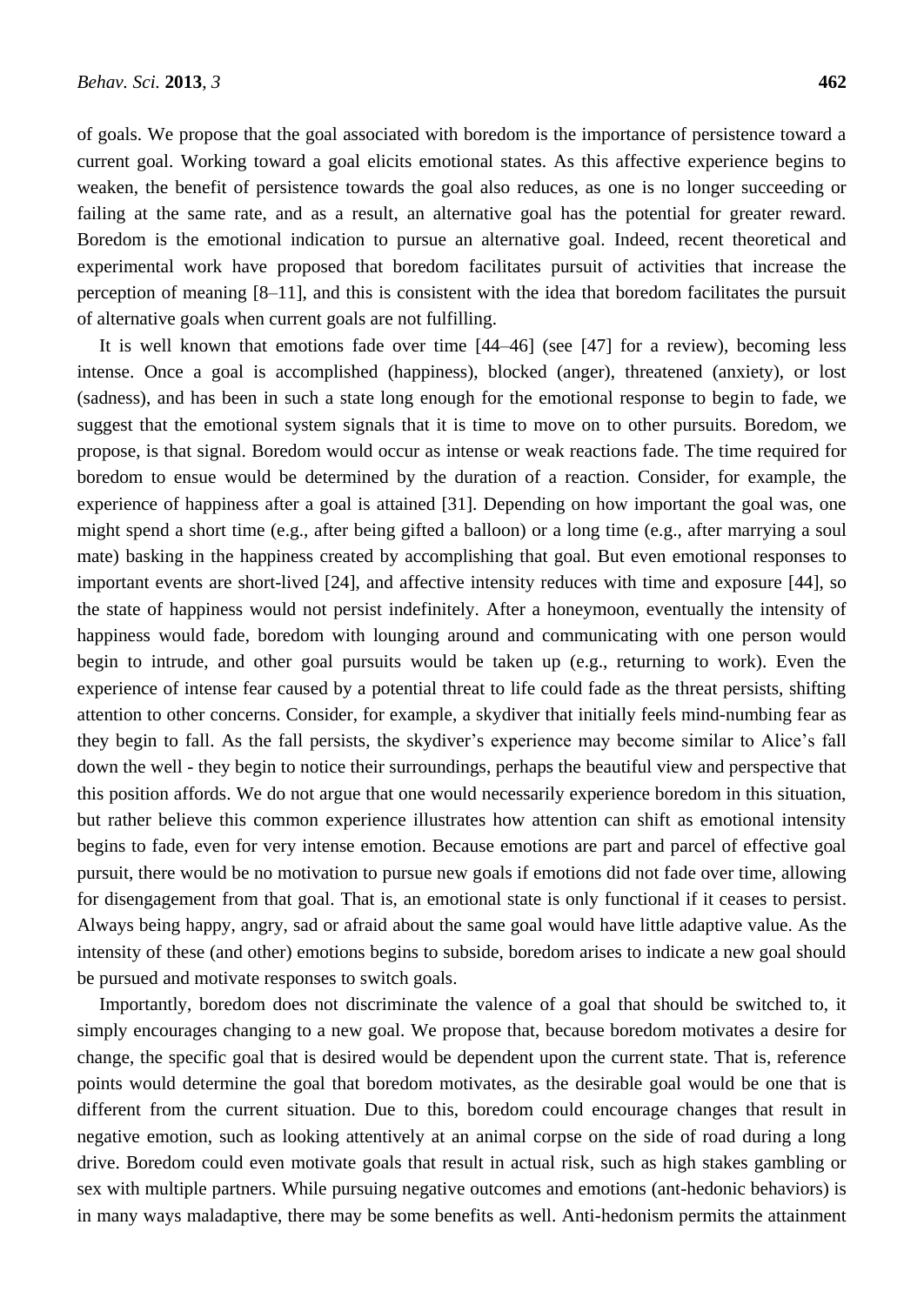of opportunities that would have otherwise been missed [48]. For example, gambling provides a high probability of loss, but can also provide fast and easy gains. Without gambling there is no chance of experiencing the probable loss, but there is also no chance of attaining the gain. Similarly, unprotected sex with multiple partners increases the chance of sexually transmitted infection, but it also increases the chance of conception and reproduction. There may also be benefit to exploration. If a violent river has never been crossed due to extreme danger, there is no way of knowing what potential gains are available on the other side of the river. These situations entail probable negative emotions, but also the chance for gains and for information about the environment. Anti-hedonism allows for the attainment of possible gains that would otherwise be overlooked. This proposed function is based on an adaptive account of emotion; future research is needed to investigate these claims.

The function that we propose for boredom is somewhat similar to that proposed for other negative emotions that encourage goal pursuit, most notably anger and frustration [29]. We argue that boredom is motivating and encourages action towards a new goal as emotional intensity fades. Anger and frustration have been proposed to also motivate action to attain goals, particularly when one is relatively close to goal attainment. However, the environmental conditions that result in boredom and anger are actually quite different, and the responses to those conditions are also different. Anger results when an identified object or person is blocking a specific recognized goal, but a chance to attain the goal remains [49,50]. For example, a person might be angry if while rushing to a meeting they are slowed by unexpected traffic. In this example the goal would be making it to the meeting on time, and the object blocking the goal would be the traffic. Boredom, in contrast, does not require a clearly identifiable goal (beyond change from the current state), and there is not a recognizable object blocking that goal. For instance, while waiting in slow moving traffic for an extended amount of time, a person might look attentively at a gruesome accident as they eventually pass. In this example, the goal would be a change from the current experience (*i.e.*, waiting in slow moving traffic) and an available alternative experience would be the accident. To take the example further, a person might initially be angry that they are slowed in traffic, as their goal is to reach their destination, and it is being blocked by the traffic. With time, however, the intensity of the anger experience would begin to fade, and the person would begin to become bored. Boredom would then motivate pursuing an alternative goal, such as observing the damage of a car accident. Thus, we propose that boredom arises as emotional intensity fades and one approaches a "neutral" state.

It is also important to distinguish two affective states involving dissatisfaction with the current situation: boredom and apathy. Apathy results from recognition of complete failure or helplessness [29] and is characterized by a lack of motivation [51] and a failure to seek alternatives. In contrast, we propose that boredom results from recognition that the current goal is no longer stimulating (*i.e.*, is associated with less intense emotion) and is characterized by motivation to change the current situation and seek alternatives [52]. Increased motivation would allow for the pursuit of alternate goals. For example, if a person was unsatisfied with their current romantic relationship, but is not attempting to improve their relationship or seek alternatives because they view the situation as hopeless, it would be apathy. A person bored with their current romantic relationship would likely seek to change the situation, either by pursuing new goals in their current relationship or seeking an alternative partner. The difference in resulting motivation is a crucial distinction between boredom and apathy, as both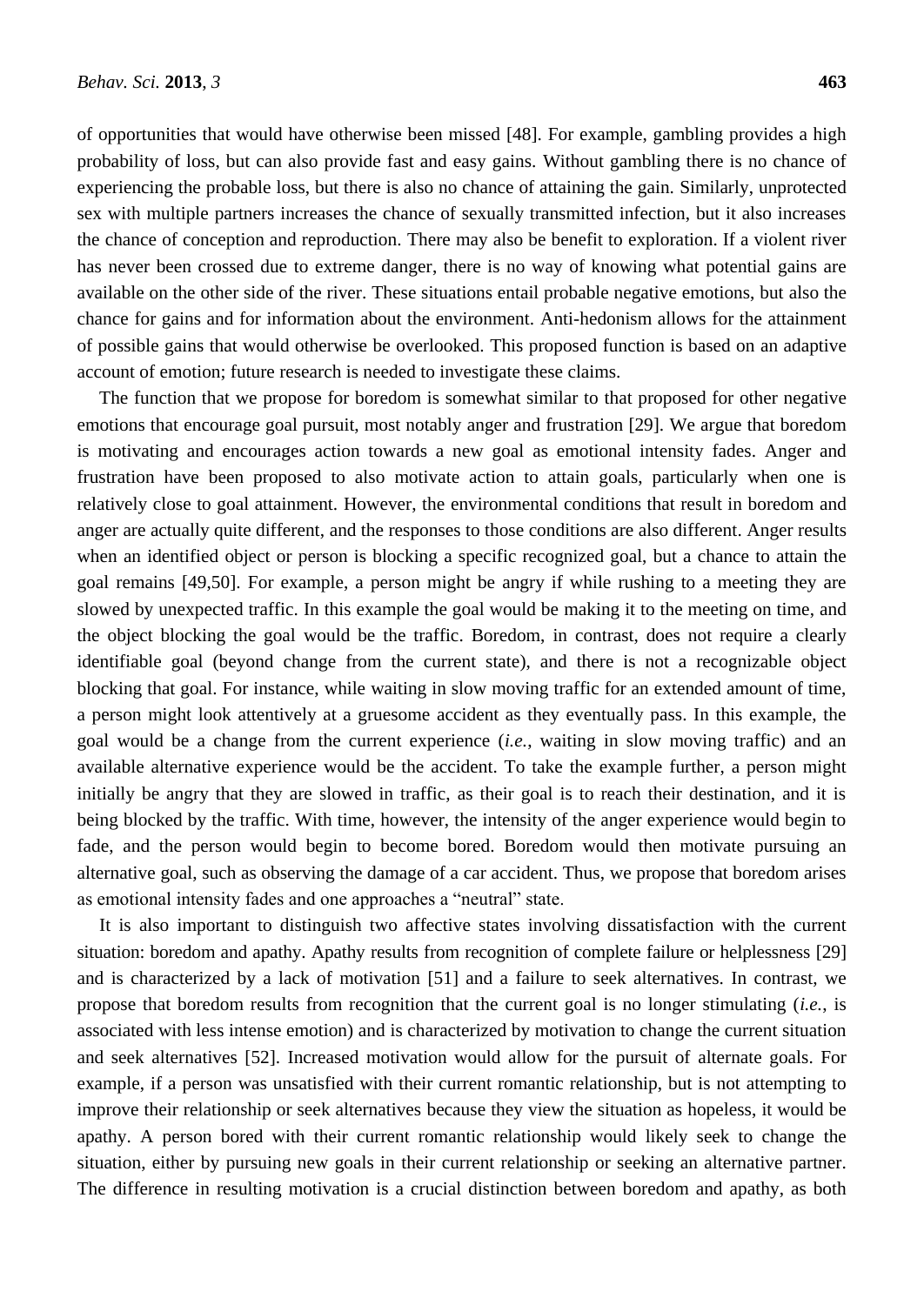states are sometimes colloquially referred to as "boredom", but they have very different effects. Indeed, recent research has demonstrated that apathy and boredom are discrete constructs [53].

Based on our proposal regarding the environmental conditions that give rise to boredom, we next discuss the potential specific and unique impacts of boredom on cognition, behavior, experience, and physiology. These impacts are outlined in Table 1. Akin to other discrete emotions, the impacts of boredom should help resolve the conditions that elicit boredom [23]. Specifically, boredom should encourage the pursuit of goals and experiences that differ from those currently experienced. In many cases, this would come in the form of novel stimulation which would introduce opportunities for cognitive and social growth, even if the alternative situations might elicit negative emotion. That is, by creating a desire for change, boredom encourages people to alter their current situation, which permits the attainment of opportunities that might have been missed.

|                 | <b>Effect</b>                     | <b>Manifestation</b>                                 |
|-----------------|-----------------------------------|------------------------------------------------------|
| <b>Behavior</b> | Motivational—Pursue a new goal    | Preferences for novel stimuli; preference for risk.  |
|                 | Social—encourage others to create | Express boredom through facial movement and          |
|                 | new situation                     | nonverbal cues such as eye rolling.                  |
| Cognition       | Motivational—pursue a new goal    | Attention devoted to novel stimuli; mind             |
|                 |                                   | wandering.                                           |
| Experience      | Motivational—pursue a new goal    | Experience the current state as negative and averse; |
|                 |                                   | elicits avoidance of a state of boredom.             |
| Physiology      | Motivational—pursue a new goal    | Increased autonomic arousal.                         |

#### **4. Behavior**

The proposed function of boredom to motivate pursuit of alternative goals and experiences, even those that might elicit negative emotions, should be reflected in behavior. Research examining the relationship between trait boredom and risk taking behaviors partially supports this proposal, although trait boredom may well differ from the effects of state boredom [20]. A trait tendency to experience boredom has been associated with several risk taking behaviors, including drug and alcohol abuse [15,16], binge eating [17], dropping out of school [18] and problem gambling [14,54]. Although risky behavior may elicit negative emotions, it represents an opportunity to pursue alternative goals likely to stimulate and elicit intense emotional responses [48], and thus, these findings, though based on trait boredom, are consistent with our proposal.

The impact of the experience of state boredom on behavior has received relatively little research attention. In one of the few studies we are aware of, participants completed a task to induce boredom, and then were told that, due to time constraints, they would only be able to complete one of two follow up studies. Participants were then allowed to choose between a study described as completing questionnaires of common events (e.g., how often do you eat breakfast) or a study involving watching a film that would elicit intense negative emotions and high arousal and then answering questions. A small portion of participants chose to complete the study described as intensely negative and arousing. Participants that chose the negative arousing follow up study were those that experienced a lower level of sensory stimulation [55]. Based on these findings, and building on previous theory [7,48], we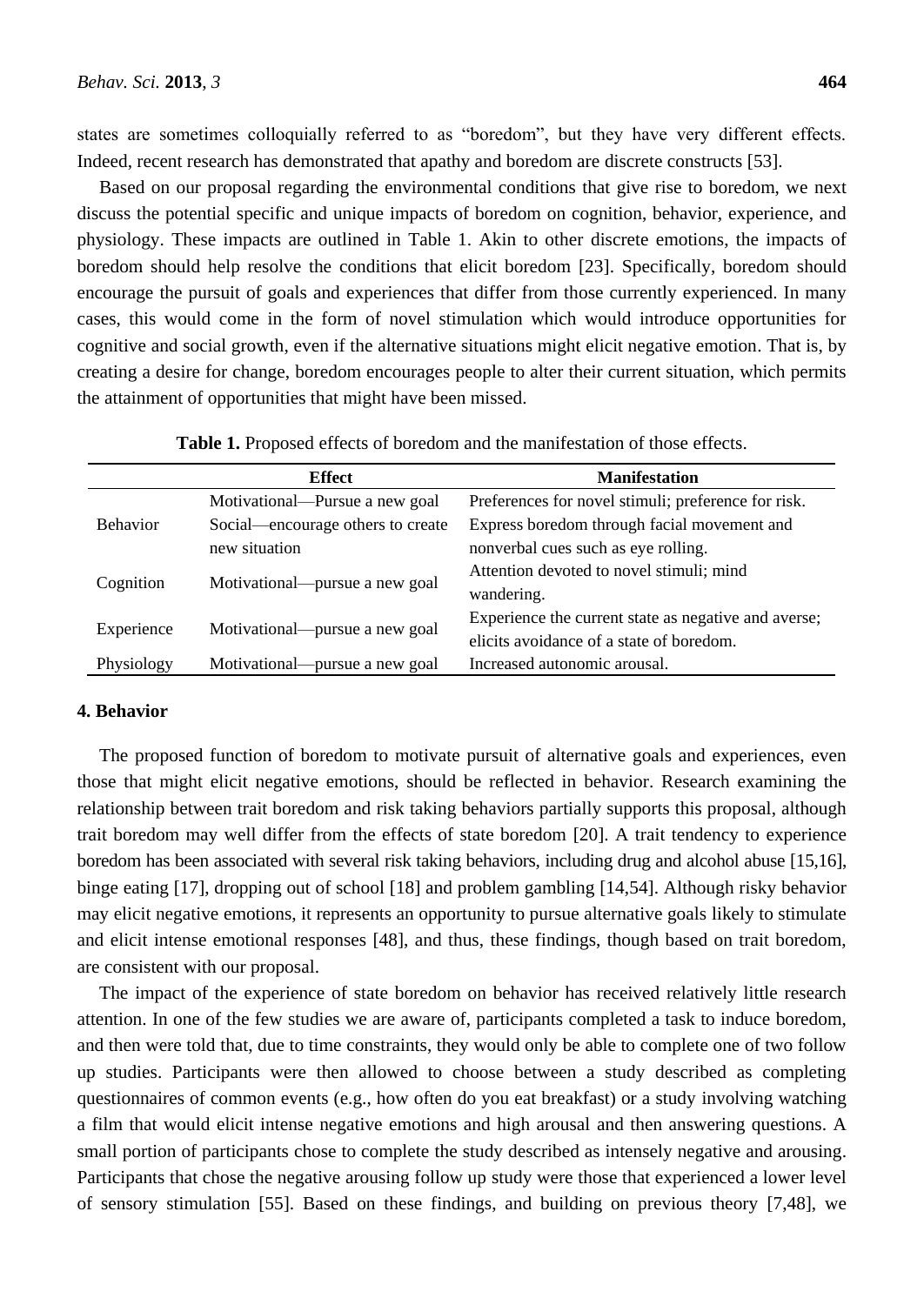speculate that boredom should motivate preferences for novel stimuli, including risky situations. This preference should be reflected in choices of unfamiliar situations and objects (e.g., interacting with strangers, choosing challenging tasks). Preference could be given to experiences that are likely to elicit positive emotions, such as a funny movie, or negative emotions, such as a sad movie. Choosing situations likely to elicit negative emotions, such as watching a sad movie or horror film, may be particularly likely after boredom was elicited by recent experience with a situation that elicited happiness (that has now faded in intensity). That is, the new outcome that is pursued would likely be determined by the situation that has now faded and produced boredom; if a person became bored during a positive experience (e.g., a funny movie), a negative experience might become desired and pursued (e.g., a sad movie). Thus, boredom could motivate behavior to pursue novel opportunities, either positive or negative.

Preferences for novelty following boredom could also be reflected in changes in arousal. With repeated exposure, events become familiar and the amount of arousal they produce diminishes [7]. Boredom that results from acclimatizing to a low arousal situation (e.g., reading a paper) might encourage pursuit of a high arousal activity (e.g., an intense workout at the gym). Similarly, recent experience with a high arousal activity (e.g., speeding through traffic) might encourage pursuit of a low arousal activity (e.g., listening to a lecture), as this activity represents a change in the level of arousal. Interestingly, there may be individual differences in the tendency to prefer changes in arousal *versus* continuing high arousal. Some individuals, notably those high in sensation seeking, may prefer to seek additional arousing activities when their current arousal fades (*i.e.*, sensation seekers; [7,56]). A substance abuser that uses an ever increasing amount of a substance to attain a similar level of arousal would be an example of this type of pursuit.

Another line of experimental studies investigating the impact of boredom on behavior has examined the role of meaning. The pursuit of meaning is proposed to be a fundamental aspect of human life, and provides a sense of purpose [57]. According to this perspective, boredom results from a meaningless situation [8], and engenders an urge to seek more meaningful activities. In a series of studies participants have sought out more meaningful outcomes after a boredom induction [9–11]. Specifically, while experiencing a state of high compared to low boredom, participants were more favorable of their in group, and treated out group members more harshly, as group membership provides a sense of meaning [9]. Further, when bored, participants were more likely to use nostalgia to return a sense of meaning to their lives, suggesting that memory was altered to promote a sense of meaning [11]. These important findings demonstrate that boredom motivates behavior to change the current situation. While these studies have focused on the importance of meaning in boredom, and have demonstrated the value of meaning, we contend that behavior is not always driven by meaning [58,59]. That is, boredom may sometimes motivate behaviors meant to increase a sense of meaning; however, more broadly speaking, boredom motivates behaviors with the intent to change the current situation. Other emotions can also, at times, motivate behaviors without meaning. For instance, a person might become anxious by a passing shadow. This would still result in an experience of anxiety, but there would not be an actual threat. Thus, boredom, like other emotions, could motivate behaviors without meaning. Importantly, we propose that boredom results from diminishing emotional stimulation in a situation and prompts responses to facilitate the pursuit of alternative goals.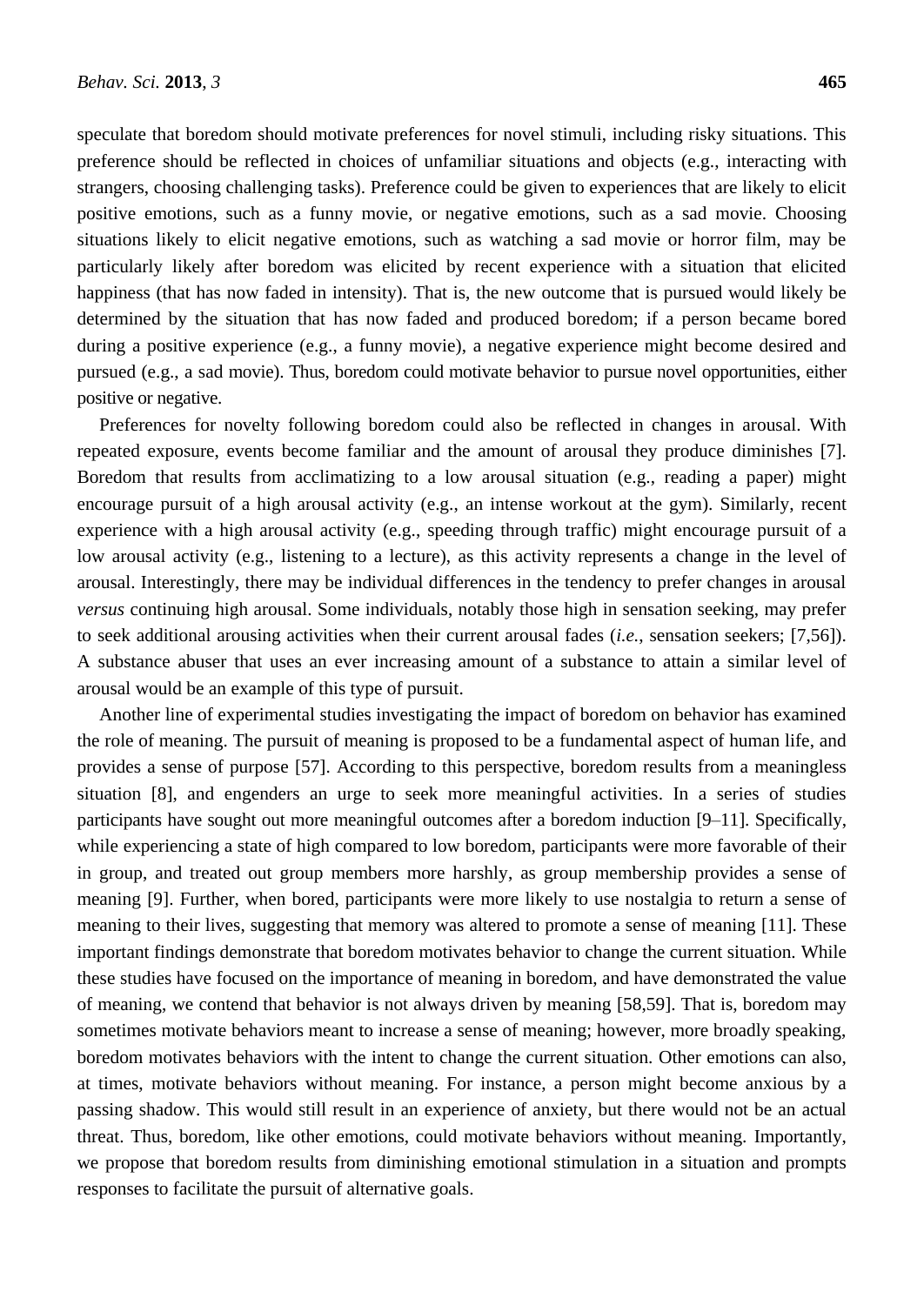Boredom may also serve a function in social situations, as emotions are proposed to have powerful impacts on interactions [26]. Typically the social function of emotion is fulfilled through communicating emotion to others through expression [26,28,42]. For instance, an expression of fear communicates that there is a present threat to others [28]. We propose that boredom expresses to others that a person is seeking change and stimulation, potentially prompting others to respond by assisting in this pursuit. Notably, these are expressions of boredom based on the proposed function of boredom, but there is limited empirical work related to the experience of boredom. The expression of boredom would be that of closed lips without flexion of the zygomatic muscle, this could serve as a demonstration of disengagement from the situation and others [60]. A recent study also found that the buccinators muscle is activated during experiences of boredom, differing boredom from shame and sadness [61]. Eyes should be open, but with the lids slightly drooped [61]. Gaze should not be directed toward anything specific. This would demonstrate to others that interest is lost, and that attention is not on them [60]. The eyes might also be rolled as a further demonstration that boredom is being experienced. The posture of boredom is slouched and hunched over [60,62], likely because no new goal has been identified. Overall, the expression of boredom has received little research attention. The extant research agrees with our proposed function of boredom, but much of this is based on a single study. Additional research is required to reliably establish expressions associated with boredom.

# **5. Cognition**

The pursuit of alternative goals and experiences engendered by boredom is likely to be reflected in shifting attention to novel stimuli. This could be reflected in alternative external or internal stimuli. External stimuli would be any change in the environment. This could be moving to a different location, pursuing a new activity or challenge (e.g., quitting work to return to school), or engaging a different person or group of people. Internal stimuli could be changes in thoughts, affect, arousal, or attention (e.g., to stop attending to what is being read and start focusing on the birds heard outside the window). All of these changes would introduce new stimulation.

Consistent with our proposal, boredom has powerful effects on attention (for a complete review see [2]). In particular, boredom makes it difficult to attend to a task that is currently being completed. Indeed, at the trait level, there is a relationship between boredom proneness and attention deficit hyperactivity disorder [63,64]. This relationship also holds in experimental work on state boredom. In multiple studies meant to assess the effect of boredom on vigilance, participants are required to monitor carefully for the appearance of certain stimuli. These stimuli are rarely presented, and the tasks are usually quite long (about 90 minutes). As the task progresses, reported level of boredom increases and task performance decreases. Participants also report that it is increasingly difficult to maintain attention [65–67]. One limitation of these studies is that boredom is manipulated by the same task on which performance is measured, meaning that it is unclear if boredom elicits a general tendency to limit attention to tasks or a general lack of attention to any task.

Consistent with our proposal that boredom shifts attention to alternative goals and experiences, research also suggests that boredom is associated with greater mind wandering. "Mind wandering" refers to shifts in attention away from a current task and toward unrelated cognitions and feelings [68,69]. Mind wandering to information unrelated to current tasks has been associated with a failure to engage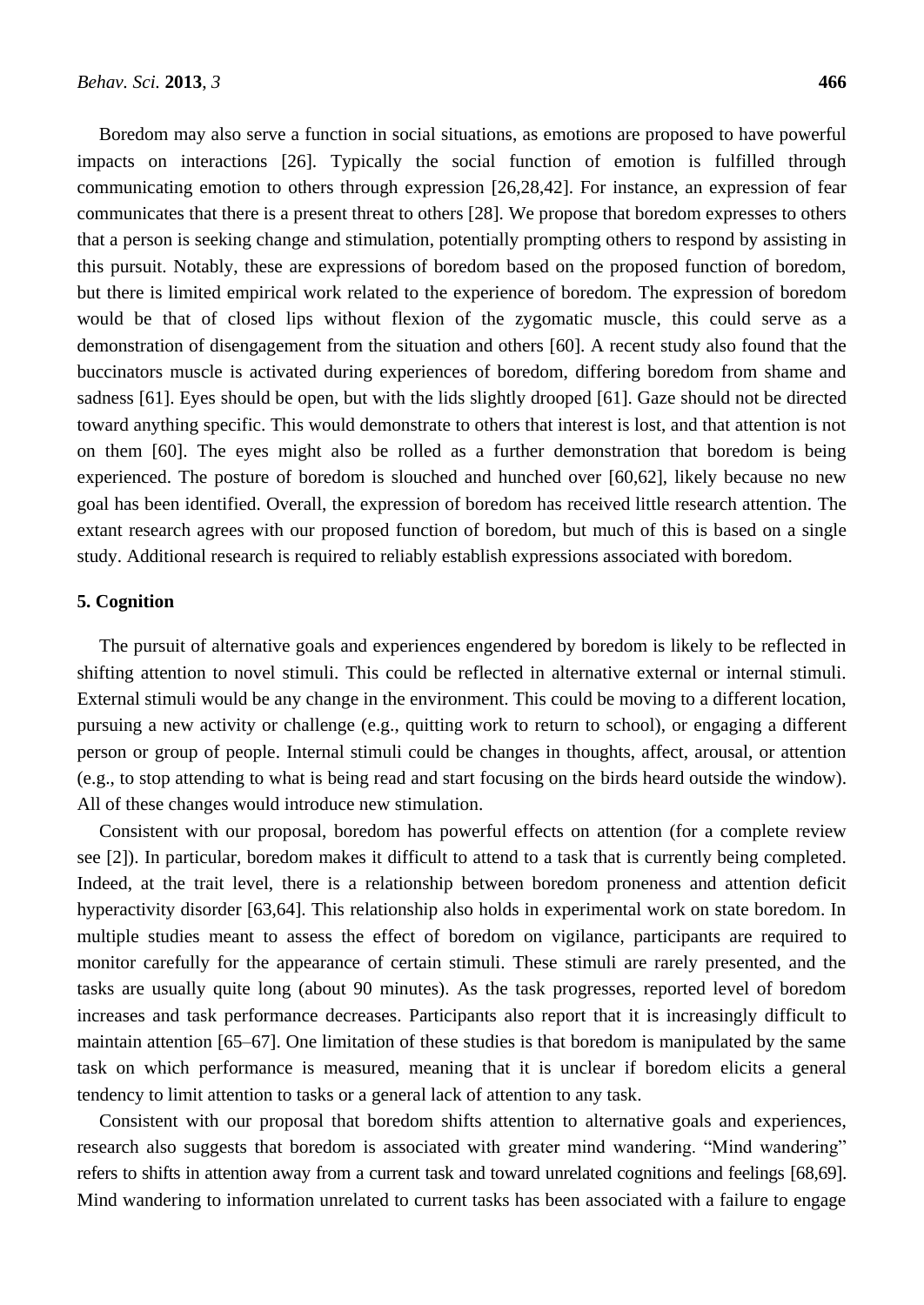attention to the current task [68], and may be caused by boredom. Recent research has suggested that mind wandering occurs frequently, and people feel more negative affect while mind wandering [3]. This might be due to people being more likely to mind wander to something positive than something negative [3]. Mind wandering to something more positive than the current situation could be an indication the current situation is of low functional importance; this would reduce satisfaction with the current task [70] and encourage change. When the mind wanders to a more negative event, satisfaction with the current activity may be bolstered, and encourage one to maintain attention. A recent theory of boredom suggests that an inability to sustain attention, and mind wandering, lead to boredom [2]. We contend, however, that mind wandering may be result from boredom. Specifically, as the intensity of an experience fades, the experience of boredom begins. Mind wandering is then motivated by boredom and is an attempt to find a new goal. It is also possible, however, that as an emotional experience begins to fade, the mind starts to wander as the increased attention associated with an emotional experience also fades, before a state of boredom is actually experienced. Extant research demonstrates that mind wandering is a negative experience [3,71], and that boredom and mind wandering are related [2], the causal relationship of the two, however, is currently unclear.

Finally, it has been suggested that boredom can increase creativity [72–74], despite the fact that folk ideas often consider boredom and creativity to be opposites [73,74]. In support of this claim, one study found that, when asked about the subjective positive outcomes of boredom, some participants listed increased creativity [72]. Future research should examine the effects of an induced state of boredom on creativity tasks.

#### **6. Experience**

The experience of boredom should be negative and aversive, creating a desire to change from the current state and avoid future states of boredom. Consistent with this proposal, research has found that boredom is reported to be a negative affective experience [10,63,75–78]. The experience of boredom as a negative state appears to arise in part from a subjective sense of time passing slowly [79]. In one study, participants completed a task in front of a clock. In one condition, the clock showed that 10 minutes had passed and in the other condition it showed 30 minutes had passed. In both conditions the actual time of the experiment was 20 minutes (*i.e.*, the clocks were manipulated to show more time or less time had passed than actually had). Participants reported more boredom when the clock showed they had worked on the task for 10 minutes, compared to 30 minutes. This is due to participants feeling like more time had passed (and it actually had), causing them to report more boredom, as boredom could account for time seemingly passing slowly [80]. Boredom also includes a sense of being unable to escape an undesirable moment [2,12]. This would create a feeling of being trapped in the current experience, and we propose would encourage attempts to change the experience. The slow perception of time passage, and feeling incapable of escaping, likely make the experience of boredom subjectively more negative and increase the desire to seek alternative goals and experiences.

A recent series of studies assessed the self-reported experience of boredom compared to other emotions [10]. The self-reported feelings, thoughts, action tendencies, actions, and motivational goals experienced while bored were distinct from those of anger, frustration and sadness. Specifically, boredom was reported to uniquely include simultaneous feelings of restlessness and a lack of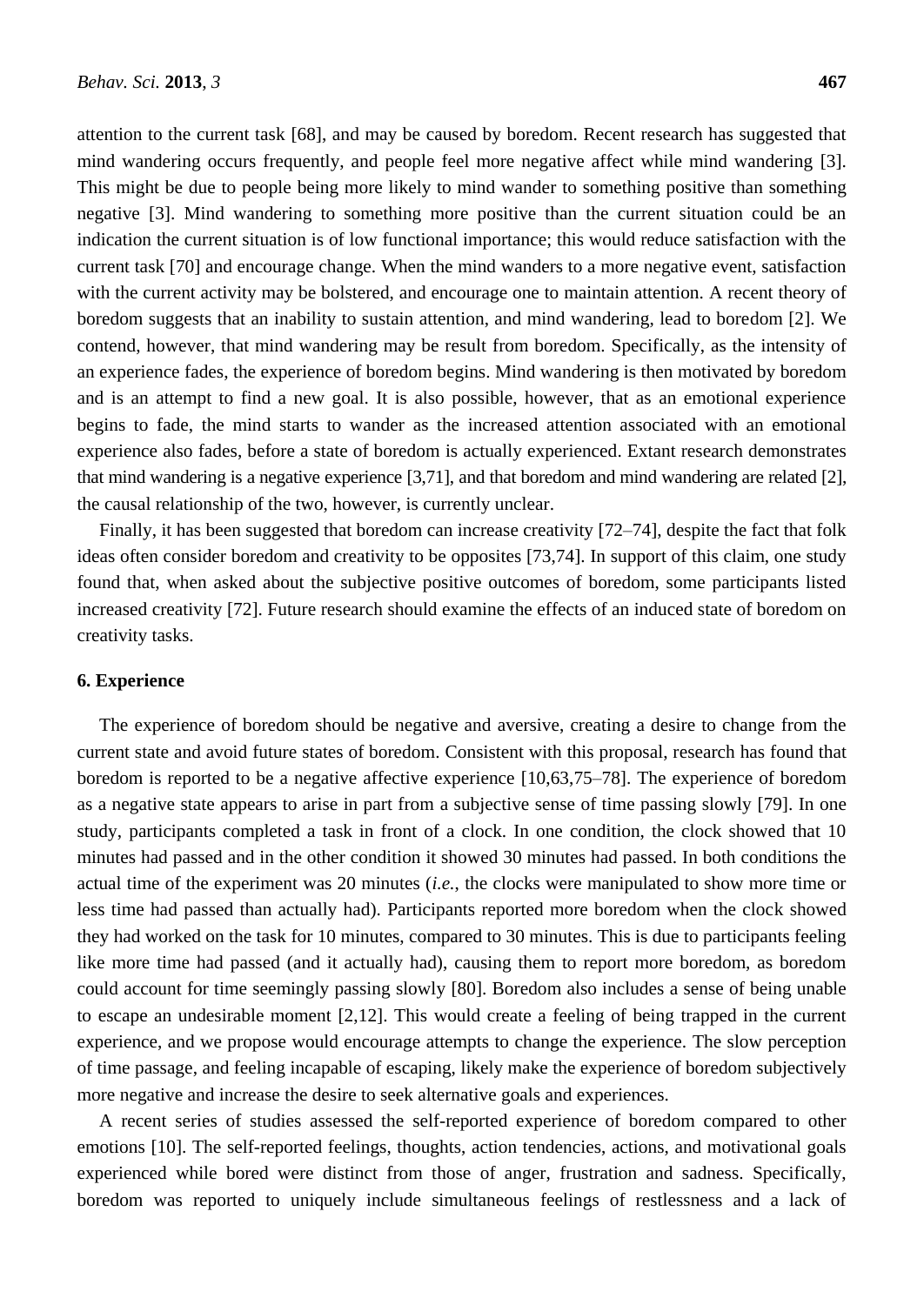challenge. Distinct thoughts included that the current situations served no purpose. Participants also reported a desire for doing something completely different and a desire to do something with purpose [10]. These findings provide important differences between the experience of boredom and other similar emotions and, although differences among emotions were self-reported, suggest directions for future work to establish the effects of boredom.

### **7. Physiology**

Boredom should be associated with increased autonomic arousal to enable the pursuit of alternative goals and experiences, but potential physiological changes due to boredom have received little research attention. In two studies boredom was manipulated through the use of a vigilance task, or a repetitive writing task (*i.e.*, writing the letters "cd" repeatedly), or participants wrote stories to describe the events in a picture (the second study was a within-subjects design, and counterbalanced the order of condition). While completing the task, participants galvanic skin potential (study 1), skin conductance and heart rate were recorded (study 2). Results showed that higher levels of reported boredom were accompanied by increased autonomic arousal (*i.e.*, heart rate and galvanic skin response; [81]). This finding might seem counterintuitive, based on the conventional lethargic conceptualization of boredom. Indeed, the extant research on the physiological effects of boredom is mixed, with some findings that boredom is associated with low arousal [82], some findings that boredom is a high arousal state [72,81], and some findings that boredom can be associated with both low and high arousal [2,6,20]. These mixed findings appear to result from a failure to distinguish between apathy (a low arousal state) and boredom (potentially a high arousal state). We contend that, because boredom encourages seeking alternative goals and experiences, it should be associated with increased activity from the autonomic nervous system. In addition to the experimental findings above, this claim is indirectly supported by findings that under-stimulated (*i.e.*, bored) rats run faster [83], and children exposed to a stimulus for a long period of time respond faster to a signal noise than children exposed for a short period [84]. These findings suggest that boredom prepares for action, likely due to increased autonomic arousal.

## **8. Conclusions**

Boredom is frequently and commonly experienced, suggesting that it plays a valuable role in human goal pursuit. We propose that boredom is a discrete functional emotion, and serves to encourage people to seek new goals and experiences. Boredom provides a valuable adaptive function by signaling it is time to pursue a new goal. Much like Alice becoming distracted from her fear of falling and shifting her attention towards the cupboards and her upcoming conversations; we propose that boredom will motivate the pursuit of new goals as the intensity of the current experience fades. Experimental research is needed to test these claims, but the current paper provides a much needed direction for basic boredom research.

#### **Acknowledgments**

The authors would like to thank Brea Grant for her valuable insight into the entertainment field.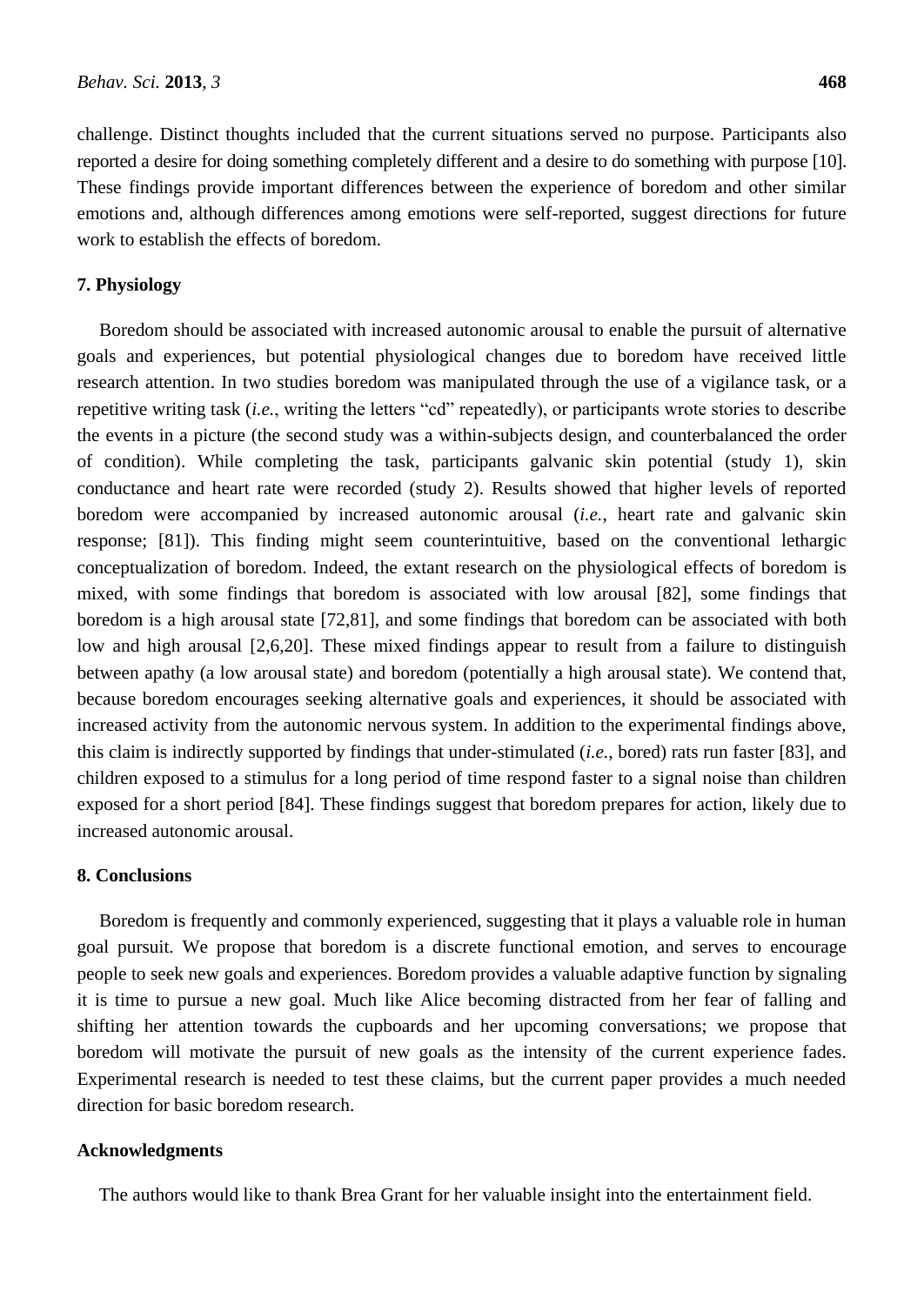# **Conflict of Interest**

The authors declare no conflict of interest.

# **References**

- 1. Carroll, L. *Alice's Adventures in Wonderland*; Random House: New York, NY, USA, 1968.
- 2. Eastwood, J.D.; Frischen, A.; Fenske, M.J.; Smilek, D. The unengaged mind: Defining boredom in terms of attention. *Perspect. Psychol. Sci.* **2012**, *7*, 482–495.
- 3. Killingsworth, M.A.; Gilbert, D.T. A wandering mind is an unhappy mind. *Science* **2010**, *330*, 932–932.
- 4. Klapp, O.E. *Overload and Boredom: Essays on the Quality of Life in the Information Society*; Greenwood Publishing: Westport, CT, USA, 1986; pp. 174–174.
- 5. Sundberg, N.D.; Latkin, C.A.; Farmer, R.F.; Saoud, J. Boredom in young adults: Gender and cultural comparisons. *J. Cross Cult. Psychol.* **1991**, *22*, 209–223.
- 6. Martin, M.; Sadlo, G.; Stew, G. The phenomenon of boredom. *Qual. Res. Psychol.* **2006**, *3*, 193–211.
- 7. Zuckerman, M. Sensation Seeking: Beyond the Optimal Level of Arousal; Erlbaum: Hillsdale, NJ, USA, 1979.
- 8. Barbalet, J.M. Boredom and social meaning. *Br. J. Sociol.* **1999**, *50*, 631–646.
- 9. Van Tilburg, W.A.P.; Igou, E.R. On boredom and social identity: A pragmatic meaning-regulation approach. *Pers. Soc. Psychol. B.***2011**, *37*, 1679–1691.
- 10. Van Tilburg, W.A.P.; Igou, E.R. On boredom: Lack of challenge and meaning as distinct boredom experiences. *Motiv. Emotion* **2012**, *36*, 181–194.
- 11. Van Tilburg, W.A.P.; Igou, E.R.; Sedikides, C. In search of meaningfulness: Nostalgia as an antidote to boredom. *Emotion* **2013**, *13*, 450–461.
- 12. Todman, M. Boredom and psychotic disorders: Cognitive and motivational issues. *Psychiatry*  **2003**, *66*, 146–167.
- 13. O'Hanlon, J.F. Boredom: Practical consequences and a theory. *Acta Psychol.* **1981**, *49*, 53–82.
- 14. Mercer, K.B.; Eastwood, J.D. Is boredom associated with problem gambling behaviour? It depends on what you mean by ‗boredom'. *Int. Gambl. Stud.* **2010**, *10*, 91–104.
- 15. Lee, C.M.; Neighbors, C.; Woods, B.A. Marijuana motives: Young adults' reasons for using marijuana. *Addict. Behav.* **2007**, *32*, 1384–1394.
- 16. LePera, N. Relationships between boredom proneness, mindfulness, anxiety, depression, and substance use. *New School Psychol. Bull.* **2011**, *8*, 15–25.
- 17. Abramson, E.E.; Stinson, S.G. Boredom and eating in obese and non-obese individuals. *Addict. Behav.* **1977**, *2*, 181–185.
- 18. Robinson, W.P. Boredom at school. *Br. J. Educ. Psychol.* **1975**, *45*, 141–152.
- 19. Goldberg, Y.K.; Eastwood, J.D.; Laguardia, J.; Danckert, J. Boredom: An emotional experience distinct from apathy, anhedonia, or depression. *J. Soc. Clin. Psychol.* **2011**, *30*, 647–666.
- 20. Vodanovich, S.J. Psychometric measures of boredom: A review of the literature. *J. Psychol.* **2003**, *137*, 569–595.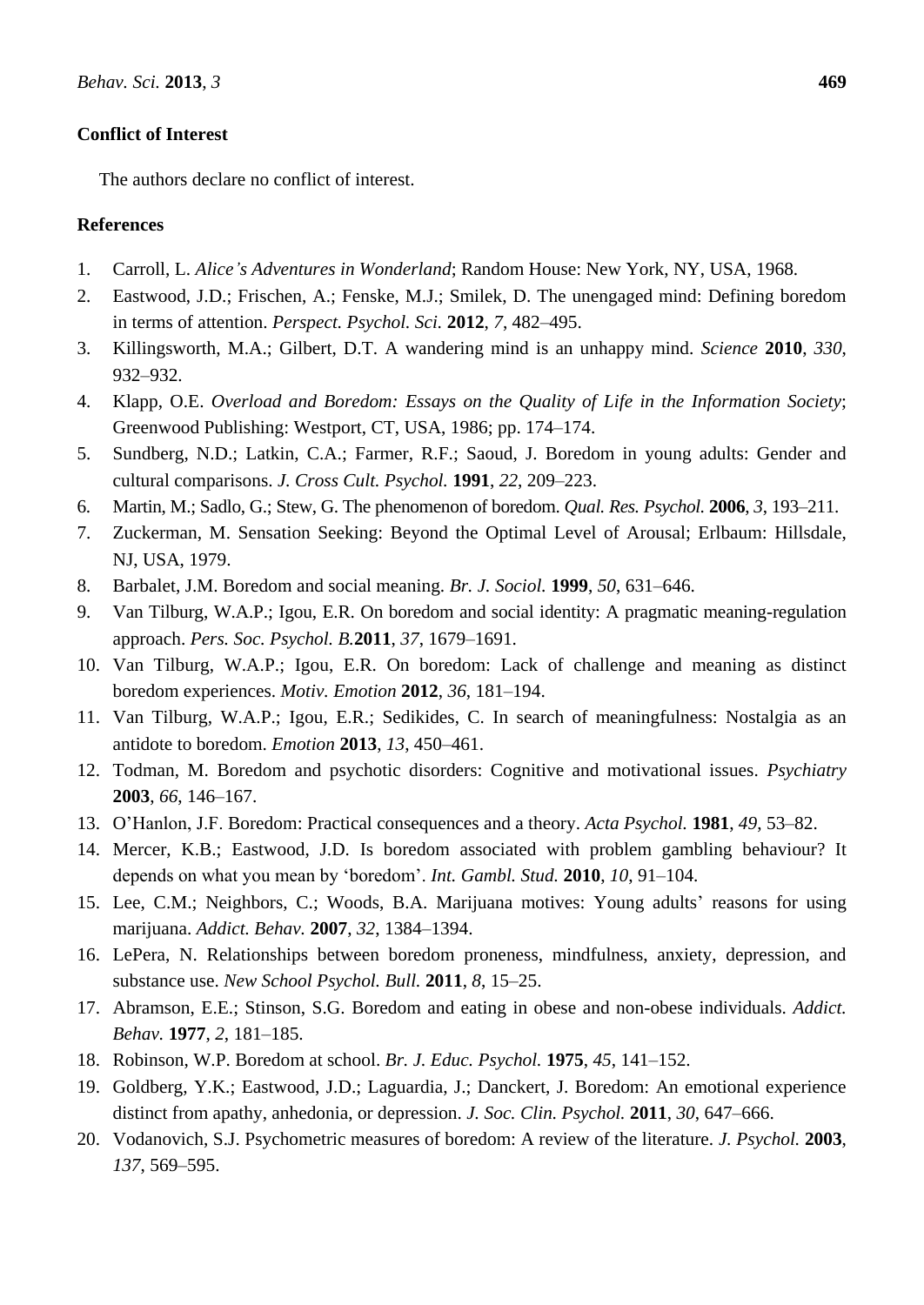- 21. Broadbent, D.; Broadbent, M. Anxiety and attentional bias: State and trait. *Cognition Emotion* **1988**, *2*, 165–183.
- 22. Gaudry, E.; Vagg, P.; Spielberger, C.D. Validation of the state-trait distinction in anxiety research. *Multivar. Behav. Res.* **1975**, *10*, 331–341.
- 23. Lench, H.C.; Flores, S.A.; Bench, S.W. Discrete emotions predict changes in cognition, judgment, experience, behavior, and physiology: A meta-analysis of experimental emotion elicitations. *Psychol. Bull.* **2011**, *137*, 834–855.
- 24. Keltner, D.; Gross, J.J. Functional accounts of emotions. *Cognit. Emot.* **1999**, *13*, 467–480.
- 25. Keltner, D.; Kring, A.M. Emotion, social function, and psychopathology. *Rev. Gen. Psychol.*  **1998**, *2*, 320–342.
- 26. Niedenthal, P.M.; Brauer, M. Social functionality of human emotion. *Annu. Rev. Psychol.* **2012**, *63*, 259–285.
- 27. Oatley, K.; Jenkins, J.M. Human emotions: Function and dysfunction. *Annu. Rev. Psychol.* **1992**, *43*, 55–85.
- 28. Shariff, A.F.; Tracy, J.L. What are emotion expressions for? *Curr. Dir. Psychol. Sci.* **2011**, *20*, 395–399.
- 29. Carver, C.S. Negative affects deriving from the behavioral approach system. *Emotion* **2004**, *4*, 3–22.
- 30. Lench, H.C.; Levine, L.J. Effects of fear on risk and control judgements and memory: Implications for health promotion messages. *Cognition Emotion* **2005**, *19*, 1049–1069.
- 31. Fredrickson, B.L. The role of positive emotions in positive psychology: The broaden-and-build theory of positive emotions. *Am. Psychol.* **2001**, *56*, 218–226.
- 32. Isen, A.M. *Positive Affect and Decision Making*; Guilford Press: New York, NY, USA, 1993; pp. 261–277.
- 33. Gross, J.J.; Levenson, R.W. Emotion elicitation using films. *Cognit. Emot.* **1995**, *9*, 87–108.
- 34. Lerner, J.S.; Keltner, D. Fear, anger, and risk. *J. Pers. Soc. Psychol.* **2001**, *81*, 146–159.
- 35. Aarts, H.; Custers, R.; Holland, R.W. The nonconscious cessation of goal pursuit: When goals and negative affect are coactivated. *J. Pers. Soc. Psychol.* **2007**, *92*, 165–178.
- 36. Shah, J.Y.; Kruglanski, A.W. Priming against your will: How accessible alternatives affect goal pursuit. *J. Exp. Soc. Psychol.* **2002**, *38*, 368–383.
- 37. Damrad-Frye, R.; Laird, J.D. The experience of boredom: The role of the self-perception of attention. *J. Pers. Soc. Psychol.* **1989**, *57*, 315–320.
- 38. Izard, C.E. *Human Emotions*; Plenum Press: New York, NY, USA, 1977.
- 39. Pekrun, R.; Goetz, T.; Daniels, L.M.; Stupnisky, R.H.; Perry, R.P. Boredom in achievement settings: Exploring control-value antecedents and performance outcomes of a neglected emotion. *J. Educ. Psychol.* **2010**, *102*, 531–549.
- 40. Scherer, K.R. On the nature and function of emotions: A component process approach. In *Approaches to Emotion*; Scherer, K.R., Ekman, P., Eds.; Erlbaum: Hillsdale, NJ, USA, 1984; pp. 293–317.
- 41. Farmer, R.; Sundberg, N.D. Boredom proneness: The development and correlates of a new scale. *J. Pers. Assess.* **1986**, *50*, 4–17.
- 42. Frijda, N.H. Emotion, cognitive structure, and action tendency. *Cognit. Emot.* **1987**, *1*, 115.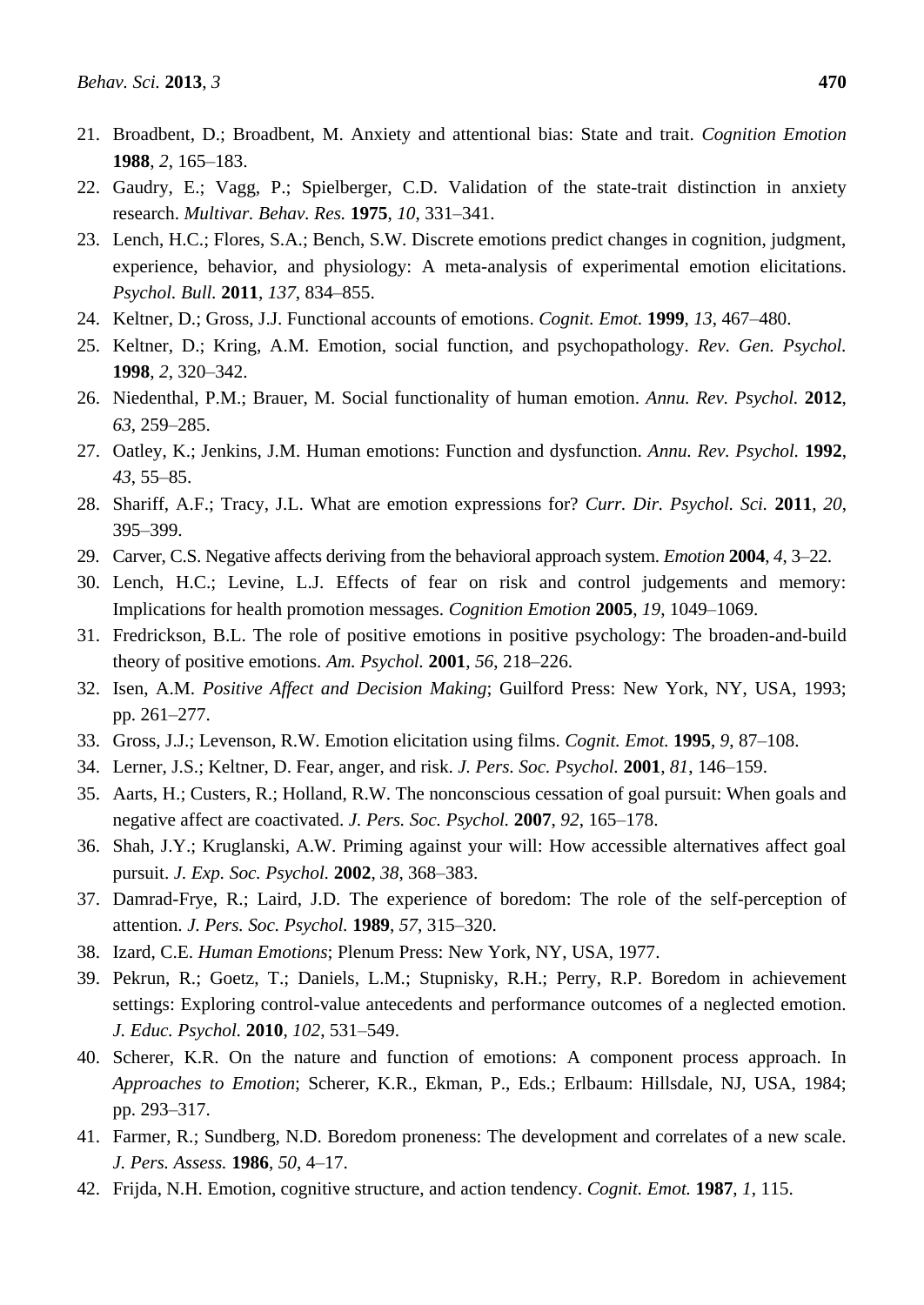- 44. Frederick, S.; Loewenstein, G. Hedonic adaptation. In *Well-Being: The Foundations of Hedonic Psychology*; Russell Sage Foundation: New York, NY, USA, 1999; pp. 302–329.
- 45. Gilbert, D.T.; Lieberman, M.D.; Morewedge, C.K.; Wilson, T.D. The peculiar longevity of things not so bad. *Psychol. Sci.* **2004**, *15*, 14–19.
- 46. Wilson, T.D.; Gilbert, D.T. Explaining away: A model of affective adaptation. *Perspect. Psychol. Sci.* **2008**, *3*, 370–386.
- 47. Robinson, M.D.; Clore, G.L. Belief and feeling: Evidence for an accessibility model of emotional self-report. *Psychol. Bull.* **2002**, *128*, 934–960.
- 48. Vodanovich, S.J. On the possible benefits of boredom: A neglected area in personality research. *Psychol. Educ. Interd.* **2003**, *40*, 28–33.
- 49. Levine, L.J. Young children's understanding of the causes of anger and sadness. *Child Dev.* **1995**, *66*, 697–709.
- 50. Roseman, I.J.; Antoniou, A.A.; Jose, P.E. Appraisal determinants of emotions: Constructing a more accurate and comprehensive theory. *Cognit. Emot.* **1996**, *10*, 241–277.
- 51. Marin, R.S. Differential diagnosis and classification of apathy. *Am. J. Psychiatry* **1990**, *147*, 22–30.
- 52. Vodanovich, S.J.; Kass, S.J. A factor analytic study of the boredom proneness scale. *J. Pers. Assess.* **1990**, *55*, 115–123.
- 53. Goldberg, Y.K.; Eastwood, J.D.; Guardia, J.L.; Danckert, J. Boredom: An emotional experience distinct from apathy, anhedonia, or depression. *J. Soc. Clin. Psychol.* **2011**, *30*, 647–666.
- 54. Blaszczynski, A.; McConaghy, N.; Franknova, A. Boredom proneness in pathological gambling. *Psychol. Rep.* **1990**, *67*, 35–35.
- 55. Larsen, R.J.; Zarate, M.A. Extending reducer/augmenter theory into the emotion domain: The role of affect in regulating stimulation level. *Pers. Individ. Dif.* **1991**, *12*, 713–723.
- 56. Zuckerman, M. Dimensions of sensation seeking. *J. Consult. Clin. Psychol.* **1971**, *36*, 45–52.
- 57. Heine, S.J.; Proulx, T.; Vohs, K.D. The meaning maintenance model: On the coherence of social motivations. *Pers. Soc. Psychol. Rev.* **2006**, *10*, 88–110.
- 58. Aarts, H.; Dijksterhuis, A. Habits as knowledge structures: Automaticity in goal-directed behavior. *J. Pers. Soc. Psychol.* **2000**, *78*, 53–63.
- 59. Maslow, A.H. A theory of human motivation. *Psychol. Rev.* **1943**, *50*, 370–396.
- 60. Kroes, S. *Detecting Boredom in Meetings*; University of Twente: Enschede, The Netherlands, 2005; pp. 1–5.
- 61. Scherer, K.R.; Ellgring, H. Multimodal expression of emotion: Affect programs or componential appraisal patterns? *Emotion* **2007**, *7*, 158–171.
- 62. Wallbott, H.G. Bodily expression of emotion. *Eur. J. Soc. Psychol.* **1998**, *28*, 879–896.
- 63. Fahlman, S.A.; Mercer-Lynn, K.B.; Flora, D.B.; Eastwood, J.D. Development and validation of the multidimensional state boredom scale. *Assessment* **2013**, *20*, 68–85.
- 64. Malkovsky, E.; Merrifield, C.; Goldberg, Y.; Danckert, J. Exploring the relationship between boredom and sustained attention. *Exp. Brain Res.* **2012**, *221*, 59–67.
- 65. Pattyn, N.; Neyt, X.; Henderickx, D.; Soetens, E. Psychophysiological investigation of vigilance decrement: Boredom or cognitive fatigue? *Physiol. Behav.* **2008**, *93*, 369–378.